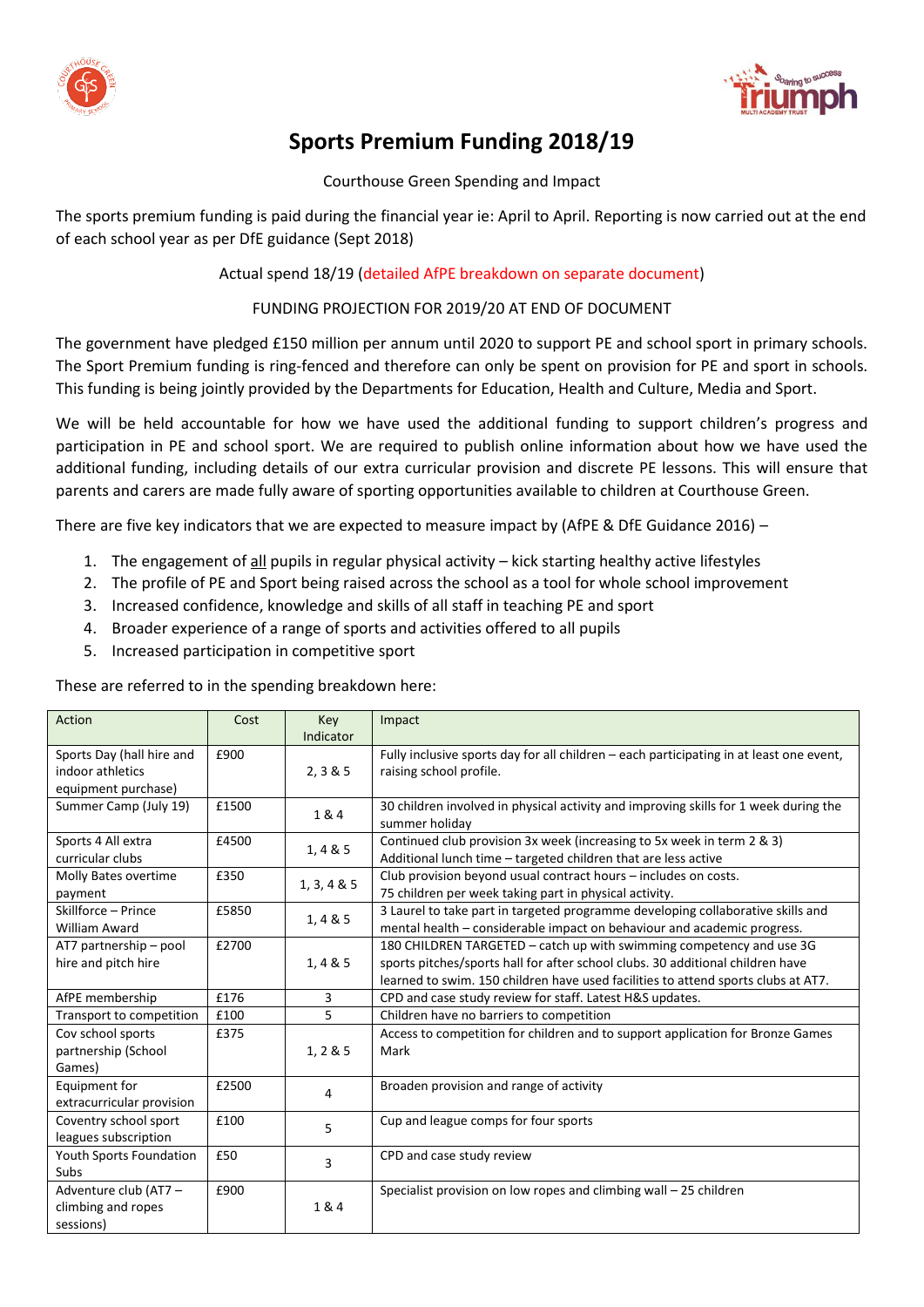| Kit for participation    | £700   | 2 & 5 | Children in correct kit for lessons and after school clubs.                      |
|--------------------------|--------|-------|----------------------------------------------------------------------------------|
| Elite Swimming Pool Hire | £2500  |       | Year 3 and 4 swimming lessons and yr 6 catch up swimming - Summer Term - all     |
|                          |        |       | children able to swim at end of intensive two week course with pool on site.     |
|                          |        | 1&4   |                                                                                  |
|                          | £4500  |       | Initial set up cost including plumbing outdoor water supply and electricity hook |
|                          |        |       | up, plus additional energy cost: £1070 for water and £995 for electricity.       |
| Yr 4 Camp Trip           | £3000  |       | 90 children experience camp out and develop team work skills - successful and    |
|                          |        |       | will plan for 19/20.                                                             |
| Total                    | £30701 |       |                                                                                  |
| Available Funds          | £33871 |       |                                                                                  |
| (including carry over    |        |       |                                                                                  |
| from 17/18)              |        |       |                                                                                  |

### **How is the Sport Premium Funding allocated?**

Each school with over 17 pupils is allocated a lump sum of £16000 and then an extra £10 per child in years 1-6. The money is distributed to schools in two payments in October and April of each year.

In the year 2015-16 Courthouse Green received £10 365 (£8000 lump sum and £5 per child)

In the year 2016/17 we received £10 700 (£8000 lump sum and £5 per child)

In the year 2017/18 we received £21 400

In the year 2017/18 we received £21 400

Next year we will receive £21 400

#### **How should the Sport Premium Funding be spent?**

The government has recommended:

"Schools can choose how they spend the funding, for example to  $-$ 

- Hire specialist PE teachers or qualified sports coaches to work with primary teachers during lessons
- Support and involve the least active children by running after school clubs and holiday clubs, eg: Change4Life clubs
- Provide resources and training courses in PE and sport for teachers
- Run additional swimming lessons to top up curriculum provision (help non swimmers reach proficiency)
- Run sport competitions or increase pupils' participation in the Sainsbury's School Games
- Run sports activities with other schools
- Transport to events
- Equipment" (DfE Website)

#### **How will Courthouse Green spend the Sport Premium Funding?**

#### Sustainability

At Courthouse Green we aim to use this money to create a sustainable curriculum for all children. In previous years, 2014/15/16, we spent money working on upskilling teachers in their delivery of PE lessons. Staff feedback was that it really helped to focus their teaching and was helpful for non specialists. We worked hard to ensure that our schemes of work progressed from one year in to the next and had relevant assessment grids that teachers could easily use following guidance from the PE lead in the school. However, we felt that our curriculum focused too heavily on sports and developing knowledge of games or techniques for each curriculum area and not enough on fundamental movement skills – the basic building blocks for successful physical performance. This was resulting in a 'gap' in terms of assessment outcomes that showed children who were naturally talented were excelling and those who struggled were making minimal progress. We considered whether we needed a new approach to our teaching and eventually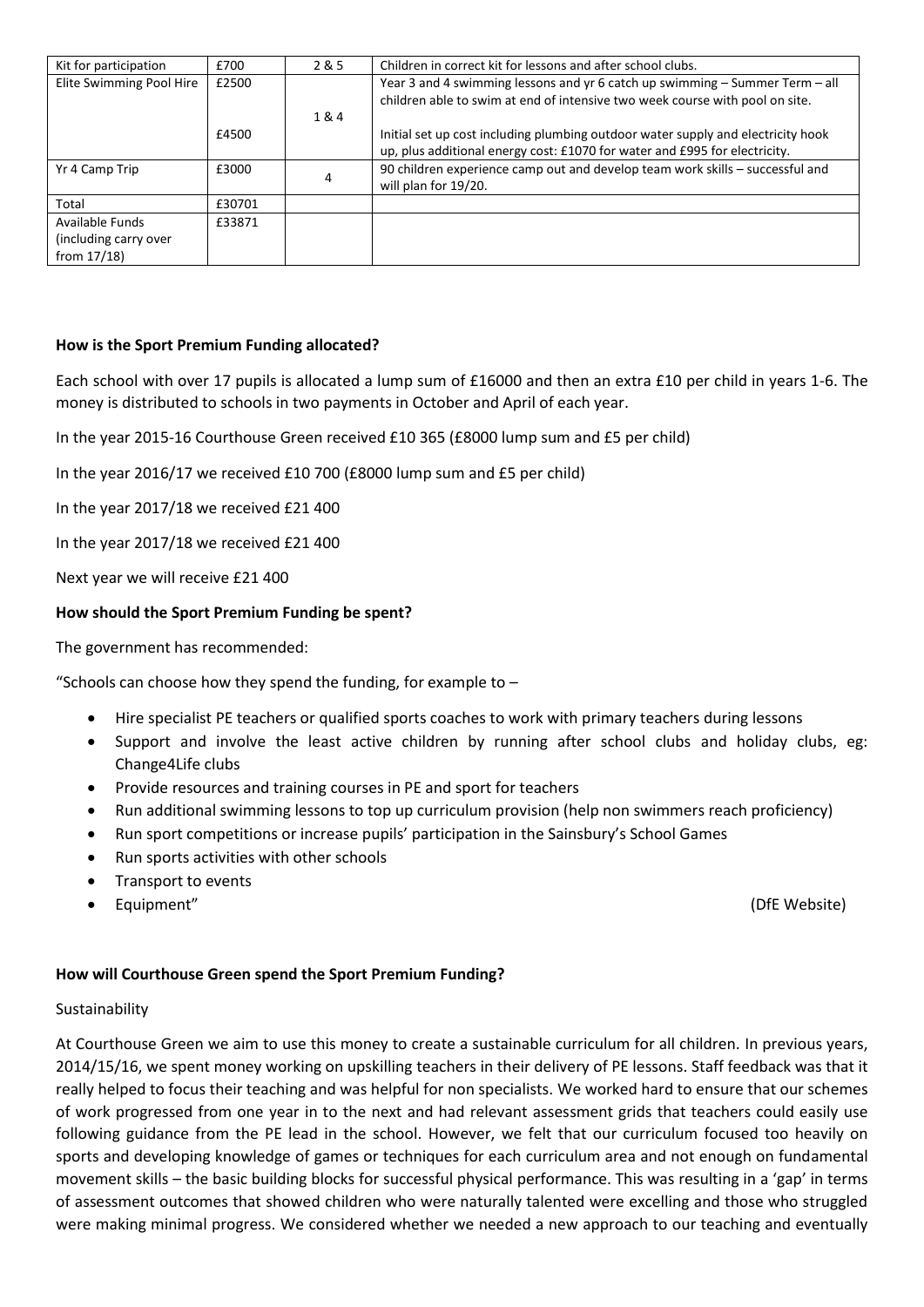decided to invest our time and monies in having 'Real PE' at Courthouse Green. Real PE is a curriculum designed by Create Development and focuses entirely on developing the FMS aspect alongside the more holistic aspects that PE and sport bring to children – being creative, developing resilience, sportsmanship, encouraging others and pride in individual progress. The idea being that through the dedicated warm up activity that is closely linked to skills sessions, the children will excel in the games activity attached to each unit of work. Children have made progress through the skills sessions and the 'COGS' work on personal development has been successful, in the years since we implemented Real PE, the COGS now mirror our school core values. Luke Davies has also completed the Real Gym course so that we can once again add in gymnastics to our new curriculum in 18/19. The new curriculum has enabled Kate Halfpenny (PE Lead) and Luke Davies (Learning Mentor with responsibility for engaging children in physical activity), to work closely with teachers and TA's alike in quality ensuring delivery across school. An individualised support package was put in place as a result of feedback given to Kate following CPD. Staff have been positive about support given. Further training has been given to staff new to the school in September 2018 and regular reviews of all staff support continued into Spring and Summer terms of 2019, with Kate and Luke working with teachers to address specific areas of the curriculum as requested by teachers, consequently, staff have commented that they feel more confident in delivery when able to work at their own pace as a year group with specialist support.

This year we have also been able to assess consistently. This is as a result of the framework provided by Real PE that is easy to follow for non specialists. Staff have been able to make judgements on skill levels and progression quickly and with ease, they will also find it easier to set targets and report on PE at the end of the year.

We appointed an experienced sports specialist for September 2019 to deliver PPA PE lessons and extra curricular activity across school. This is a positive move that will see our children have greater opportunity to compete in a wider variety of sports and while Stuart's salary does not come from Sports Premium Funding, his appointment is recognised here for the anticipated impact that his contribution will have on extra curricular provision, addressing the School Sport and Activity Plan agenda and raising achievement.

#### **Participation**

Courthouse Green aspires to engage as many children as possible in extra curricular activities. Because of this, we carefully monitor how many children take part in clubs and represent their class and / or the school. Accordingly, we are able to target any children who have not participated in extra curricular activity or competitive activity for the spring and summer term. 2018/19 participation in after school clubs was at 76% which is slightly down on last years' 78%. It is our aim to continue this high level of provision and to improve uptake for the year 19/20 by offering further opportunities at lunch time and before school.

We have used a significant amount of our funding last year to employ external coaches (Sports 4 All) to run lunchtime and after school activities, we extended this provision further by working with Coventry Sports Foundation to run after school clubs at Centre AT7 in swimming, dodgeball, cricket, climbing and football over the year. We have also used Sports for All and to target children at lunchtimes who would often prefer not to be active or cannot attend after school clubs (lots of children have to attend Mosque/Arabic school or return home with childminders and are unable to attend despite wanting to). The children have been able to broaden their experiences by participating in these clubs and have become more enthusiastic about PE and sport. After school clubs continue to be part of our school rewards system and we look forward to the relaunch this year of the Challenge Cup to the Collaboration Cup with the emphasis very much being on children competing as a class team to earn points by participating in after school clubs and representing the school / their class in activities – these will then be combined with the attendance and punctuality points to stake a claim for the Collaboration Cup each term. We hope that staff and parents continue to take part in events as part of the cup initiative and help to further raise the profile of sport and competition in the school. We have also participated in school games events in rugby, football, indoor athletics, boccia, archery, indoor curling, cricket and rounders. We have also sustained links with Cook Well, Eat Well (18 parents attended) and One Body One Life (2x 10 weeks courses and delivery in PE lessons as well as delivery across Reception classes) to maintain the profile of our work on healthy lifestyles. In addition we have also worked on reviewing the PHSE curriculum for 19/20 and will start the year with a healthy lifestyles unit across school that will feed in to assembly time and also give opportunity for whole school activity.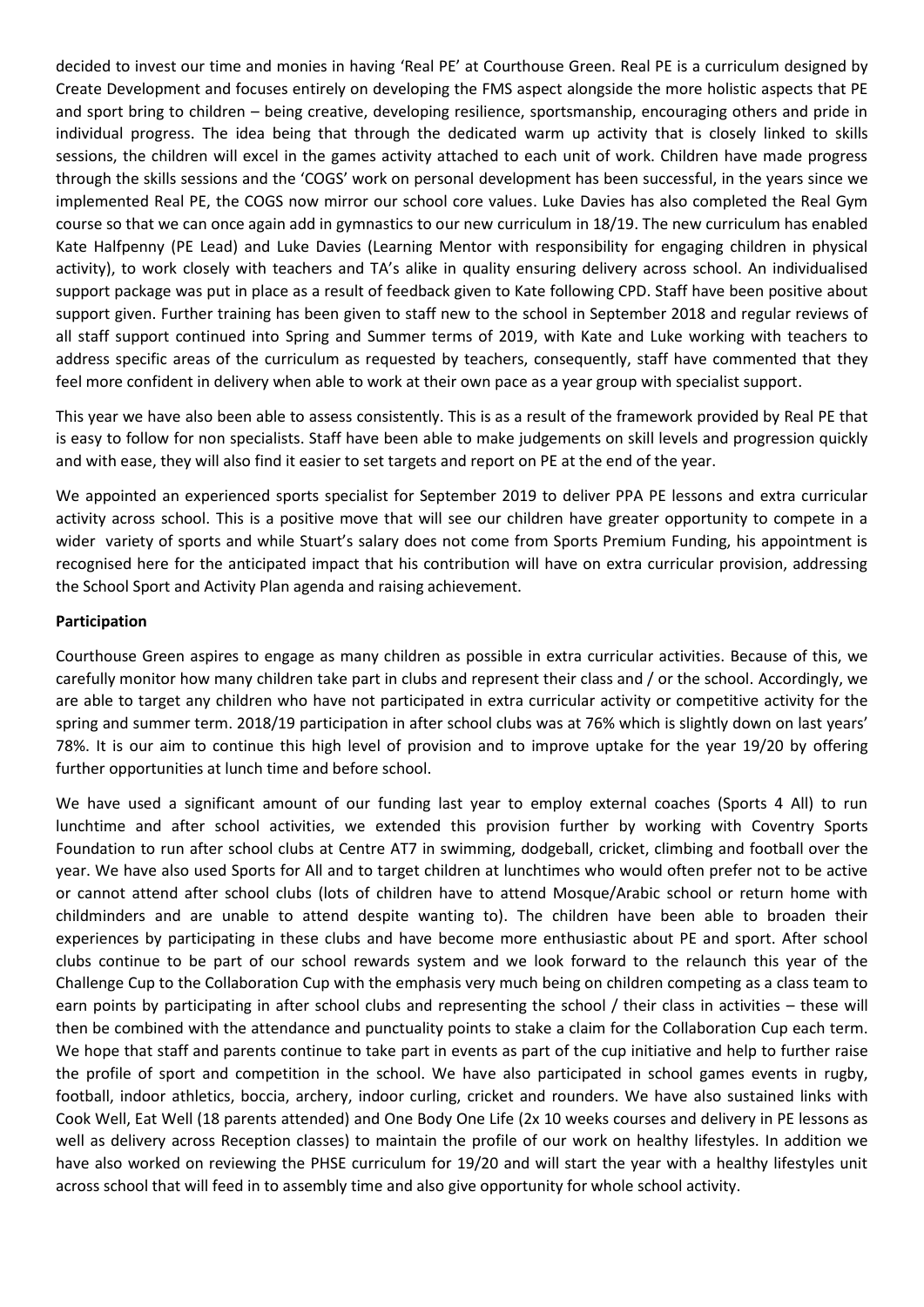To increase competitive opportunities further, we have signed up to Sainsbury's School Games – submitting bronze mark application in July this school year. This opportunity has meant that for the second year running we have entered competitions across the key stages and in a variety of activities against other schools – year 3 tag rugby; yr 5 indoor athletics; yr 3 & 4 football; yr 3& 4 endball; yr 5 netball; yr 5 & 6 rounders and yr 4-6 inclusive games. This is addition to our usual entries in to the Coventry School's Cup for boys and girls football as we have entered every year.

| Yr<br>Gr       |                      | Clubs (terms provided)           |                     |                         |                         |                                    |                       |                          |              | <b>Whole school Year</b> |             |       |
|----------------|----------------------|----------------------------------|---------------------|-------------------------|-------------------------|------------------------------------|-----------------------|--------------------------|--------------|--------------------------|-------------|-------|
| p              |                      |                                  |                     |                         |                         |                                    |                       |                          |              | All                      | <b>Boys</b> | Girls |
| $\mathbf{1}$   | Zumba<br>(2)         | Gymnastic<br>s(2)                | Football (1)        | Dance (1)               | Athletics<br>(1)        | MultiSport<br>(1)                  |                       |                          |              | 74%<br>(67)              | 28          | 39    |
| $\overline{2}$ | Zumba<br>(2)         | Yoga (2)                         | Gymnastics<br>(2)   | Football<br>(1)         | Dance (1)               | Athletics (1)                      | MultiSport<br>(1)     |                          |              | 80%<br>(73)              | 38          | 35    |
| 3              | Football<br>(2)      | Zumba (1)                        | Table<br>Tennis (1) | Cross<br>Country<br>(2) | Yoga (1)                | Boccia (1)                         | Girls<br>Football (2) | Gymnas<br>tics $(1)$     |              | 69%<br>(63)              | 32          | 31    |
|                | Tennis               | $\overline{\text{Kickball}}$ (1) | Cricket (1)         | Athletics<br>(1)        | Dance (1)               | Gymnastics                         |                       |                          |              |                          |             |       |
| 4              | Football<br>(2)      | <b>OAA</b><br>(Camp)             | Yoga (1)            | Table<br>Tennis (1)     | Cross<br>Country<br>(2) | Kickball (1)                       | Girls<br>Football (2) |                          |              | 100%<br>(89)             | 45          | 44    |
|                | Tennis               | Dance (1)                        | Gymnastics          | Cricket (1)             | Athletics<br>(1)        | Cooking (1)<br><b>Healthy Life</b> |                       |                          |              |                          |             |       |
| 5              | Dodgebal<br>1(1)     | Flag<br>Football<br>(1)          | Netball (3)         | Cross<br>Country<br>(2) | Swimming<br>(1)         | Football<br>AT7 (3)                | Handball              | Girls<br>Football<br>(2) |              | 62%<br>(55)              | 24          | 31    |
|                | Boxing<br>(2)        | Tennis (1)                       | Rounders<br>(1)     | Climbing<br>(1)         |                         |                                    |                       |                          |              |                          |             |       |
| 6              | Dodgebal<br>1(1)     | Flag<br>Football<br>(1)          | Netball (3)         | Cross<br>Country<br>(2) | Swimming<br>(1)         | Football<br>AT7 (3)                | Handball              | Girls<br>Football<br>(2) |              | 75%<br>(68)              | 39          | 29    |
|                | <b>Boxing</b><br>(2) | Tennis (1)                       | Rounders<br>(1)     | Climbing<br>(1)         |                         |                                    |                       |                          |              |                          |             |       |
|                |                      |                                  |                     |                         |                         |                                    |                       |                          | <b>TOTAL</b> | 76%<br>(415)             | 206         | 209   |

## **Excellence**

It is our aim that improved teaching this year and the adaptation of our quality assurance process – Kate ensuring that all staff deliver high quality PE, that we produce children who are competent sports people and have a thorough understanding of healthy lifestyles. Children have also had extensive opportunities to learn about healthy lifestyle and benefits of exercise. This has been achieved through Real PE COGS and the PHSE scheme of work on healthy living. The school will also be working alongside Food For Life, School Nursing, Groundworks and One Body One Life as well as several mental health support practitioners for both adults and children, in order to combat the recent finding on obesity and inactivity among our community and in particular our current cohort of children (heights and weights feedback July 18). One Body One Life have also requested to deliver courses all year from Courthouse Green following the success of the previous courses as part of our commitment to Change4Life. Year 1 -6 all know that an increase in heart rate through exercise is beneficial to well-being (evidenced in PE lessons and through pupil voice questionnaire) 96% of children asked stated that they enjoyed PE lessons and sport. Children also stated that they thought they were 'better at team work'; 'stronger'; 'healthier' and 'more confident' since taking part in PE this year.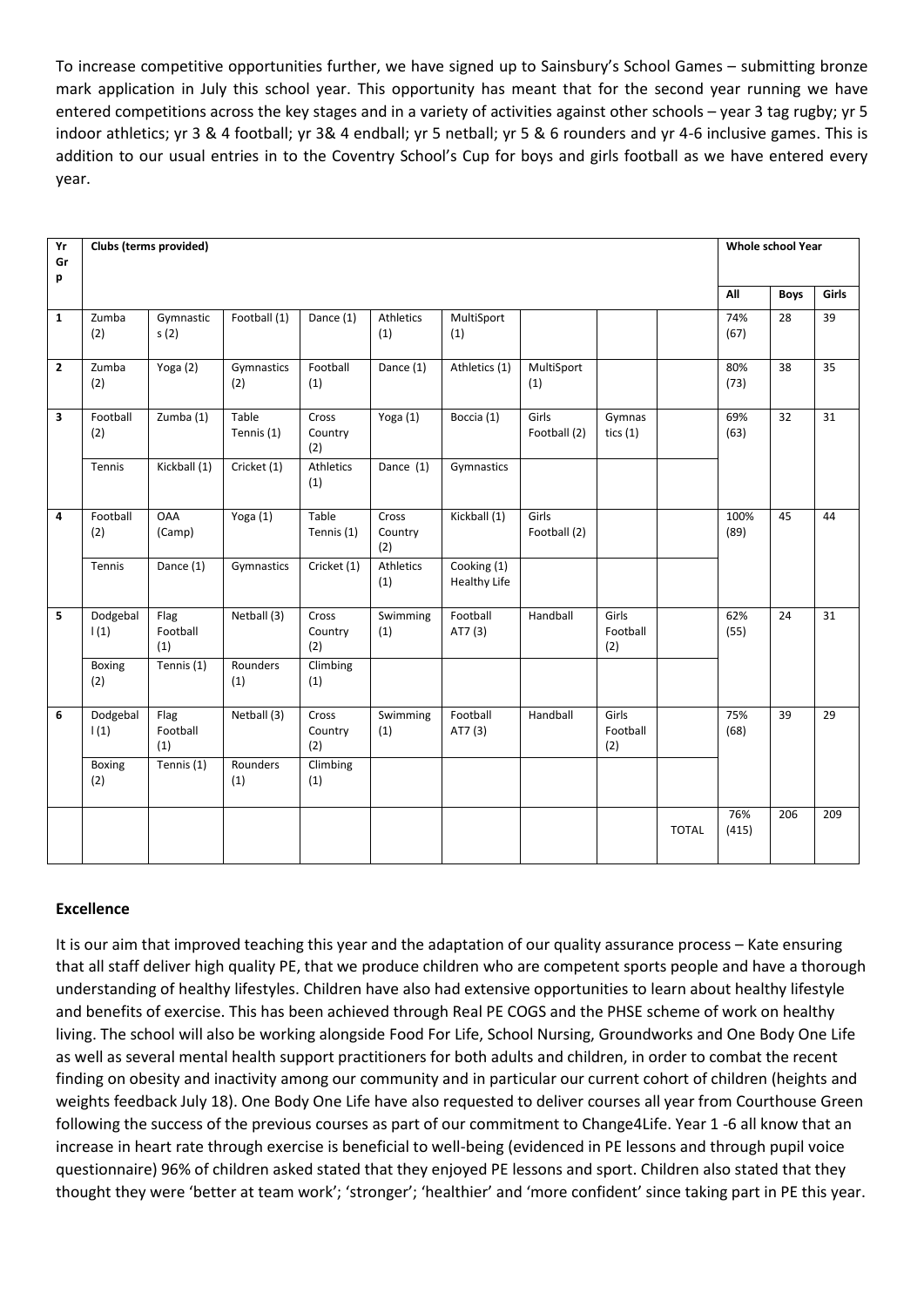## **Impact of Sports Premium Funding**

We believe that PE and Sports provision at Courthouse Green is outstanding because:

- Funding has ensured greater participation beyond lesson time in a wider range of sports
- Progressive, broad and exciting PE and Sports curriculum ensures all children enjoy and participate in all lessons
- Staff expertise and specialist subject knowledge enables children to make accelerated progress within lessons
- Effective use of resources and assessment systems ensure that lessons are pitched appropriately to ensure maximum progress is made within a lesson

We have evaluated the impact of our funding and found many positives but also highlighted clear areas for us to work on during this school year.

Findings from 2017/18:

Staff voice:

- All staff state that children really enjoy PE!
- 'Real PE is amazing! I feel like I know exactly what I'm doing' Yr 2 teacher
- 'The skills cards mean that children can work at their own level and I don't have to worry about whether I'm pushing them far enough – my differentiation is all set up for me' – Yr 6 teacher
- 'I can see really clearly with Real PE which children need to work harder on fitness or co-ordination, it is really obvious and I feel I have the resources to address it now' – year 3 teacher
- 'When I assess using the cards and sheets, it's obvious now who can't manage certain levels, before I was trying to see where they were all at and was overwhelmed' – yr 3 teacher
- Staff expertise has improved thus ensuring accelerated progress within the lesson for all children 'Having you and Luke in to observe and offer ways to improve the lesson has been a massive help' – Yr 1 teacher
- 'Watching you and Luke use the resources for Real PE really helped me get my head round how to organise everything and get the best out of the children' – Year 5 class teacher
- Teachers feel more confident in organising a practical lesson
- I understand more how warm up and activity is all related to skills work Yr 4 Teacher

## **Courthouse Green Primary School – Spend Plan 18/19 – Sports Premium Funding**

## **Plans going forward for 2019/20–**

Partnership with Coventry Sports Foundation – Continue to use facilities on a Thursday evening to widen provision. Continue to identify areas of Real PE that teachers would like further support with (including CPD catch up for new staff) and Quality Assurance of Assessment and COGS work across the school by Kate Halfpenny and Luke Davies CPD for Stuart in Real PE

Maintain after school / lunchtime opportunities – 83% Participation for end of year

Reintroduce lunch time Collaboration Cup competitions and aim for Silver Games mark by entering 'B' teams in school games comps.

Increase activity sessions at lunch time in order to achieve 60 minute activity benchmark on 2/5 days Review Healthy Lifestyles aspect of PHSE curriculum

## **Anticipated spend for 19/20 (Approx)**

| Action                                                               | Cost  | Key<br>Indicator | Impact                                                                                                             |
|----------------------------------------------------------------------|-------|------------------|--------------------------------------------------------------------------------------------------------------------|
| Sports Day (hall hire and<br>indoor athletics<br>equipment purchase) | £900  | 2.3&5            | Fully inclusive sports day for all children – each participating in at least one event,<br>raising school profile. |
| Summer Camp (July 20)                                                | £1500 | 1&4              | 120 children involved in physical activity and improving skills for 1 week during the<br>summer holiday            |
| Sports 4 All extra                                                   | £4500 | 1,4 & 5          | Continued club provision 3x week (increasing to 5x week in term 2 & 3)                                             |